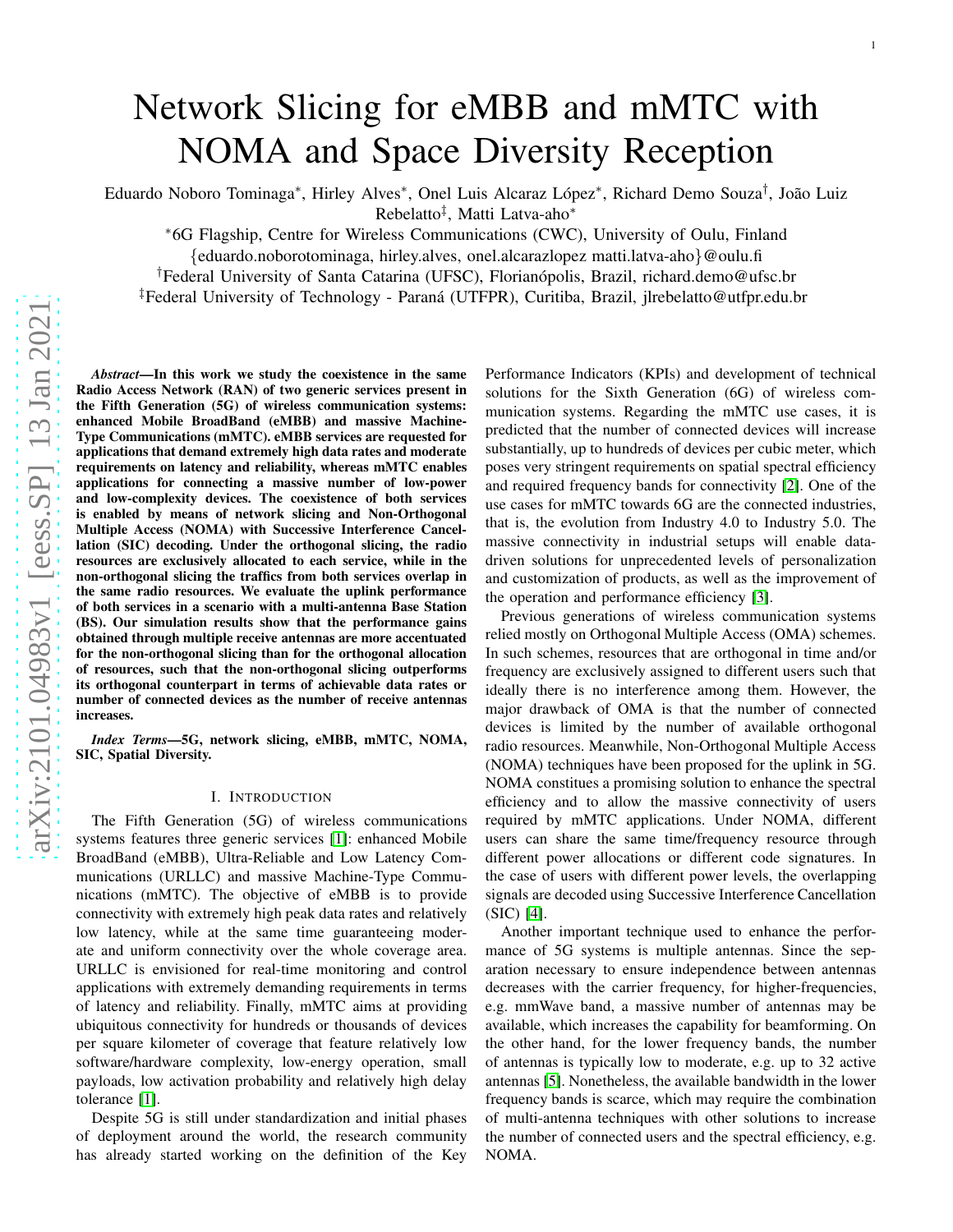Aiming at allowing the three generic 5G services to coexist in the same Radio Access Network (RAN) when the number of radio resources is limited, Popovski *et. al.* [\[6\]](#page-6-5) proposed an information-theoretic framework for the slicing of radio resources based on the utilization of NOMA techniques. Regarding the specific case of network slicing between eMBB and mMTC, the authors in [\[6\]](#page-6-5) proposed a framework where an eMBB device and multiple MTC devices share the same radio resource. In the case of orthogonal slicing, they coexist in a Time Division Multiple Access (TDMA) manner. Conversely, the traffic from both services overlap in the radio resource under the non-orthogonal slicing. In both cases, multiple MTC devices are allowed to transmit concurrently by means of NOMA, and the BS performs SIC to recover the multiple overlapping signals. However, they did not consider the use of multiple receive antennas on the BS. Other works also studied the coexistence between eMBB and mMTC, e.g. [\[7\]](#page-6-6), [\[8\]](#page-6-7) and [\[9\]](#page-6-8), but being restricted to single antenna receivers as well.

The uplink scenario where multiple MTC devices are allowed to communicate with one or multiple receivers using NOMA schemes has also been studied on other works. In [\[10\]](#page-6-9), the authors studied the uplink mMTC in a large-scale cellular network overlaid with data aggregators using an analytical framework based on stochastic geometry. In [\[11\]](#page-6-10), the authors studied a multi-cell scenario with single cell BSs for a Ultra-Narrow Band (UNB) Low Power Wide Area Network (LP-WAN). They considered two different SIC mechanisms: SIC performed locally at each BS without information exchange between BSs, and SIC performed across multiple BSs where BSs can send decoded packets to neighboring cells. The performance of a Long Range (LoRa) network with multiple LoRa devices connected in the uplink with a single antenna BS is studied in [\[12\]](#page-6-11). Therein, the BS is allowed to perform a SIC decoding with one iteration to avoid packet losses due to collisions.

In the scope of multiple antenna receivers, Liu *et. al.* [\[13\]](#page-6-12) studied the performance of a single-cell large scale Multi-User-MIMO (MU-MIMO) uplink system. They investigated the performance in terms of outage probability of three linear receivers: Maximum Ratio Combining (MRC), Zero-Forcing (ZF) and Minimum Mean Square Error (MMSE). In their model, all users were allowed to communicate with the BS simultaneously in the same time-frequency resource. However, they did not consider the coexistence of devices with heterogeneous performance requirements.

Inspired on the recent works that study MTC uplink scenarios with receive diversity, and specially the setup from [\[13\]](#page-6-12) and the framework from [\[6\]](#page-6-5), in this work we study the performance of orthogonal and non-orthogonal network slicing in a single-cell scenario where one eMBB device and multiple MTC devices communicate in the uplink with a multi-antenna BS. The BS utilizes an iterative MRC-SIC receiver to decode the multiple packets that arrive simultaneously. The BS utilizes a MRC receiver based on the assumption that the number of MTC devices may be much larger than the number of receive antennas in mMTC scenarios. Differently from [\[13\]](#page-6-12), we implement a setup with heterogeneous devices communicating in the uplink. Besides, while in [\[6\]](#page-6-5) the authors considered

<span id="page-1-1"></span>

Fig. 1: The uplink of a 5G network where an eMBB and multiple MTC devices are connected to a common BS.

only a single-antenna BS, we evaluate the performance gains provided by multiple receive antennas operating under MRC. The performance is evaluated in terms of achievable data rates and number of connected MTC devices for given reliability requirements of both services. We show, through Monte Carlo simulations, that despite the space diversity reception improves the performance of both slicing schemes, the performance gains are more accentuated for the non-orthogonal slicing, which makes it a more attractive choice than the orthogonal slicing when the BS is equipped with multiple antennas. Given a number of connected MTC devices, the advantage of nonorthogonal slicing over its orthogonal counterpart increases as the number of receive antennas increases. Conversely, non-orthogonal slicing allows us to improve significantly the number of MTC devices that can be connected to the BS as the number of receive antennas increases, for a given target mMTC data rate.

The remainder of this paper is organized as follows. In Section [II](#page-1-0) we present the system model and the performance analysis of eMBB and mMTC when the services are considered in isolation. In Section [III](#page-3-0) we formulate the orthogonal and non-orthogonal slicing of radio resources between eMBB and mMTC. The Monte Carlo simulation results of both slicing schemes and numerical discussions are presented in Section [IV.](#page-4-0) Finally, we draw our conclusions in Section [V.](#page-5-0)

#### II. SYSTEM MODEL

<span id="page-1-0"></span>We aim at analyzing the uplink performance of a 5G network where a single eMBB device and multiple MTC devices transmit independent packets to a common BS, as illustrated in Fig. [1.](#page-1-1) The eMBB device and each MTC device are single antenna devices, whereas the BS is equipped with L receive antennas, indexed by  $l \in \{1, \ldots, L\}$ .

We consider a time-frequency resource composed of one timeslot  $t$  in a single frequency channel  $f$  that can be shared by the eMBB and M MTC devices either under orthogonal or non-orthogonal slicing schemes, as illustrated in Fig. [2.](#page-2-0) Under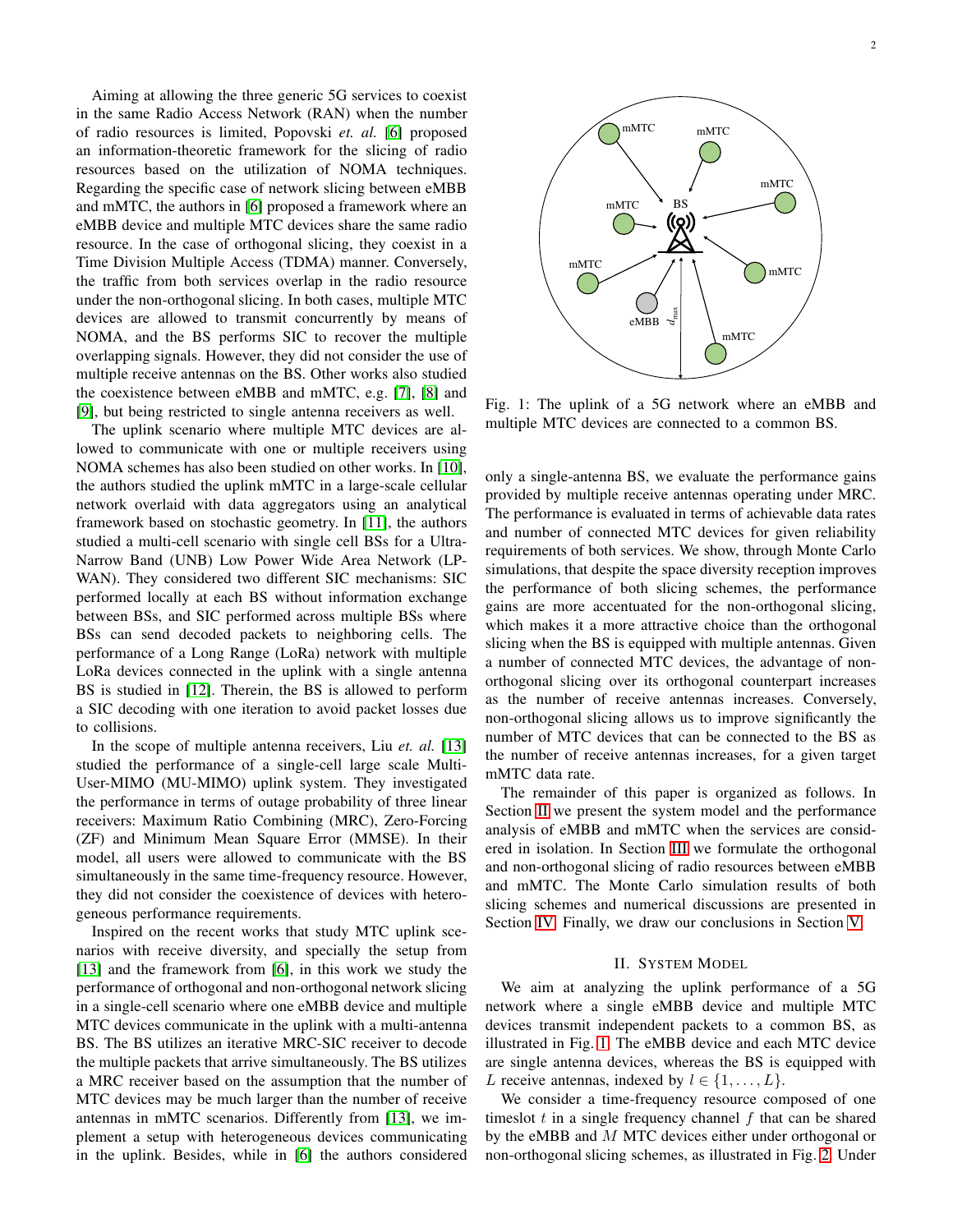<span id="page-2-0"></span>

Fig. 2: Orthogonal (a) and non-orthogonal (b) slicing of radio resources between eMBB and mMTC.

the orthogonal slicing, a fraction  $\alpha$  of the timeslot is allocated exclusively to the mMTC traffic, while the remaining of the timeslot is allocated exclusively to the eMBB traffic. That is, orthogonal slicing means that the eMBB and MTC devices share the channel in a TDMA manner. On the other hand, the whole timeslot is allocated to eMBB and mMTC under the non-orthogonal slicing, thus there is an overlap of the traffic from both services during the whole timeslot.

As in [\[6\]](#page-6-5), we assume a standard scheduled transmission phase for the eMBB traffic, where the scheduling of the eMBB device has been solved prior to the considered timeslot. The frequency channel  $f$  is assumed to be within the timeand frequency-coherence interval, so that the wireless channel coefficients are constant within each timeslot and also fade independently across the timeslots. The channel gains of the eMBB and MTC devices as seen by the receive antenna l, which we denote by  $g_{i,l}$  with  $i \in \{B, M\}$ , are independent and identically distributed (i.i.d.), and follow a zero-mean complex Gaussian distribution with variance  $\Gamma_i$ , i.e., Rayleigh fading. This is,  $g_{i,l} \sim \mathcal{CN}(0,\Gamma_i)$ , where  $\Gamma_i$  is the average channel gain.

Let us denote by  $\mathbf{g}_i = [g_{i,1}, \dots, g_{i,L}]^T$  the vector of the wireless channel gains from the eMBB or MTC device to the BS as seen by the L receive antennas. In the case of interference-free transmissions, the received Signal-to-Noise Ratio (SNR) obtained after applying MRC is given by

$$
\gamma_i = \|\mathbf{g}_i\|^2. \tag{1}
$$

In our model, we assume that the average transmit power of all devices is normalized to one, while the differences in the actual transmit power of the devices and in the path loss are accounted for through the average channel gains  $\Gamma_i$ . Moreover, we also consider that the noise power at the receiver is normalized to one, such that the received power equals the SNR for all the devices.

No Channel-State Information (CSI) is assumed at the MTC devices, whereas the eMBB device and BS are assumed to have perfect CSI, as in [\[6\]](#page-6-5). As a consequence, the eMBB device can adapt its transmit power according to the channel conditions such that its achievable data rate equals a predefined value. Since the MTC devices operate without CSI, they all transmit with the same fixed data rate.

The outage probabilities of the eMBB and mMTC services are denoted as  $Pr(E_B)$  and  $Pr(E_M)$ , respectively, and must satisfy the reliability requirements  $Pr(E_B) \leq \epsilon_B$  and  $Pr(E_M) \leq \epsilon_M$ .

In the following subsections, we present the performance analysis of the eMBB and mMTC services when operating in an orthogonal fashion, by extending the results from [\[6\]](#page-6-5) to a scenario where the receiver is provided with multiple antennas operating under MRC.

#### *A. Performance Analysis of eMBB*

The eMBB device adapts its transmit power  $P_B(\gamma_B)$  according to the instantaneous channel gains such that the received SNR always equals a predefined value. Following [\[6\]](#page-6-5), the objective of the eMBB device is to transmit at the largest rate  $r_B$  that is compatible with the outage probability requirement  $\epsilon_B$  under a long-term average power constraint. This can be formulated as the following optimization problem

maximize 
$$
r_B
$$
  
subject to  $\Pr\{\log_2[1 + P_B(\gamma_B)\gamma_B] \le r_B\} \le \epsilon_B$  (2)  
and  $\mathbb{E}[P_B(\gamma_B)] = 1$ .

The optimal solution to this problem is given by the truncated power inversion scheme: the eMBB device chooses a transmit power that is inversely proportional to the received SNR  $\gamma_B$  if the latter is above a given threshold  $\gamma_B^\text{min}$ , while it refrains from transmitting otherwise [\[6\]](#page-6-5). Thus, the activation probability of the eMBB device can be written as [\[14,](#page-6-13) Eq. 7.17]

<span id="page-2-1"></span>
$$
a_B = \Pr \{ \gamma_B \ge \gamma_B^{\min} \}
$$
  
= 
$$
\exp \left( -\frac{\gamma_B^{\min}}{\Gamma_B} \right) \sum_{l=1}^{L} \frac{(\gamma_B^{\min}/\Gamma_B)^{l-1}}{(l-1)!}
$$
  
= 
$$
\frac{\Gamma(L, \gamma_B^{\min}/\Gamma_B)}{(L-1)!},
$$
 (3)

where  $\Gamma(a, z) = \int_z^{\infty} t^{a-1} e^{-t} dt$  is the upper incomplete gamma function.

In the absence of interference from the mMTC traffic, the only source of outage for an eMBB transmission is the non-transmission event because of extremely poor channel conditions. In this case, the outage probability of the eMBB device can be written as

<span id="page-2-2"></span>
$$
\Pr(E_B) = \Pr\left\{\gamma_B < \gamma_B^{\min}\right\} = 1 - a_B,\tag{4}
$$

where  $a_B$  is given by [\(3\)](#page-2-1).

Imposing the reliability requirement  $Pr(E_B) = \epsilon_B$  on [\(4\)](#page-2-2), we obtain the threshold SNR as

$$
\gamma_B^{\min} = \Gamma_B \gamma^{-1} (L, \epsilon_B (L-1)!). \tag{5}
$$

Based on the truncated power inversion scheme, the instantaneous power  $P_B(\gamma_B)$  chosen as a function of the received SNR  $\gamma_B$  is

$$
P_B(\gamma_B) = \begin{cases} \frac{\gamma_B^{\text{tar}}}{\gamma_B} & \text{if } \gamma_B \ge \gamma_B^{\text{min}} \\ 0 & \text{if } \gamma_B < \gamma_B^{\text{min}} \end{cases}, \tag{6}
$$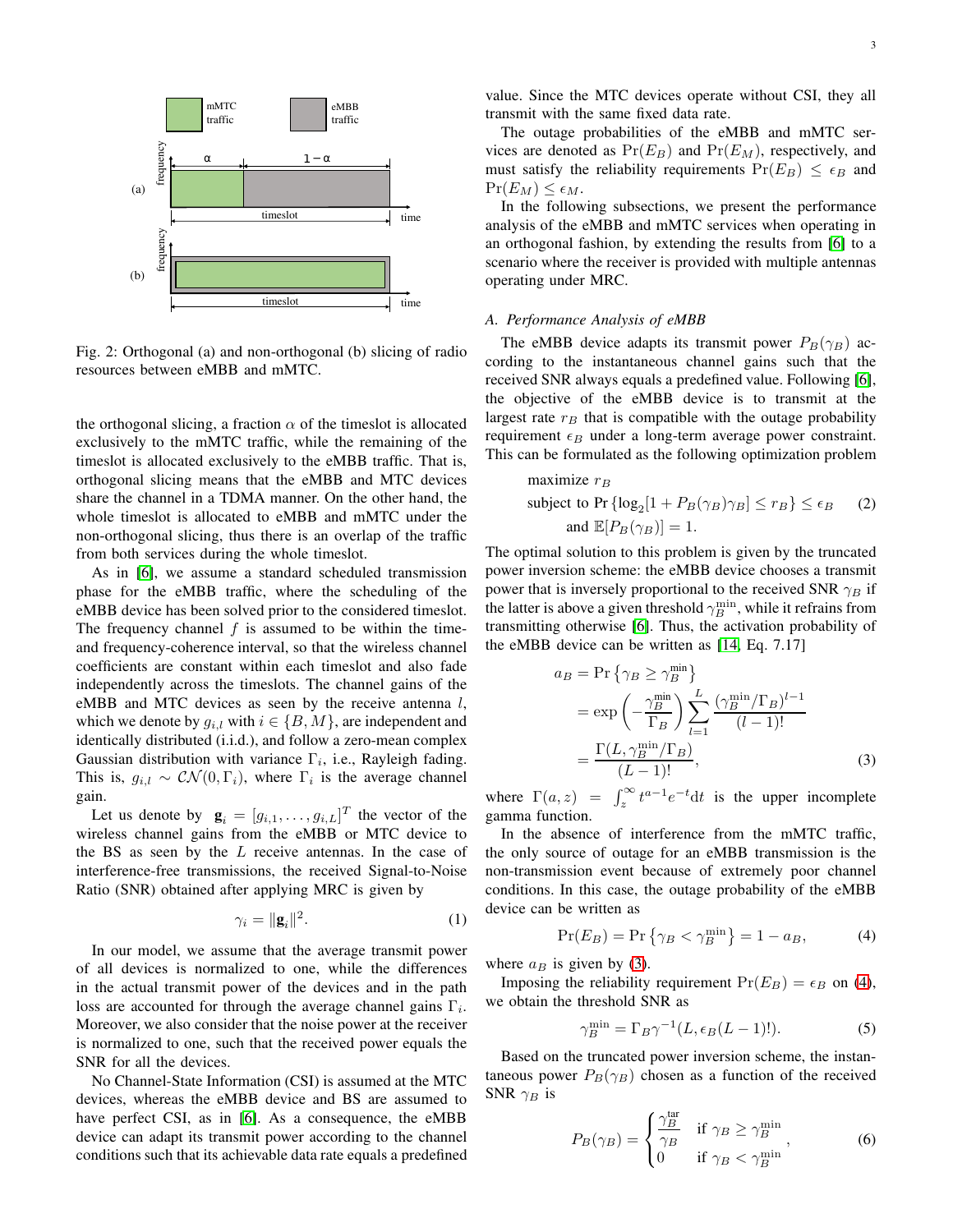4

where  $\gamma_B^{\text{tar}}$  is the target SNR, which is obtained by imposing the average power constraint as [\[6\]](#page-6-5)

$$
\mathbb{E}[P_B(\gamma_B)] = \int_{\gamma_B^{\min}}^{\infty} \frac{\gamma^{L-1} e^{-\gamma/\Gamma_B}}{\Gamma_B^L (L-1)!} P_B(\gamma) d\gamma
$$

$$
= \frac{\gamma_B^{\text{tar}}}{\Gamma_B (L-1)!} \Gamma\left(L-1, \frac{\gamma_B^{\min}}{\Gamma_B}\right) = 1. \quad (7)
$$

This implies that the target SNR is

$$
\gamma_B^{\text{tar}} = \frac{\Gamma_B (L - 1)!}{\Gamma \left( L - 1, \frac{\gamma_B^{\text{min}}}{\Gamma_B} \right)}.
$$
\n(8)

Finally, the outage rate achieved by the eMBB device is [\[6\]](#page-6-5)

<span id="page-3-2"></span>
$$
r_B^{\text{out}} = \log_2(1 + \gamma_B^{\text{tar}}). \tag{9}
$$

In the discussion above, it can be noted that the outage probability of the eMBB device is uniquely determined by the imposed reliability requirement  $\epsilon_B$ .

# <span id="page-3-3"></span>*B. Performance Analysis of the mMTC*

We assume that  $M$  MTC devices are connected to the BS. Following [\[13\]](#page-6-12) and considering the absence of interference from the eMBB traffic, the  $L \times 1$  baseband received vector at the BS is given by

$$
\mathbf{y} = \sqrt{P_M} \mathbf{G}_M \mathbf{x}_M + \mathbf{n},\tag{10}
$$

where  $\mathbf{G}_M \in \mathbb{C}^{L \times M}$  is the matrix of channel gains between the MTC devices and the BS,  $\sqrt{P_M} \mathbf{x}_M \in \mathbb{C}^{M \times 1}$  is the vector of symbols transmitted by the MTC devices, and  $\mathbf{n} \in \mathbb{C}^{L \times 1}$  is the vector of Additive White Gaussian Noise (AWGN) samples with zero mean and unit variance. The m-th element of  $x_M$ ,  $x_m$ , is zero if the m-th MTC device is not active in the timeslot.

By exploiting the perfect CSI, the BS utilizes a MRC-SIC iterative receiver to decode the signals from the multiple MTC devices that arrive in the same timeslot. Following [\[13\]](#page-6-12), the received signal vector after the MRC processing is given by

$$
\hat{\mathbf{x}} = \mathbf{G}_M^H \mathbf{y} = \sqrt{P_M} \mathbf{G}_M^H \mathbf{G}_M \mathbf{x}_M + \mathbf{G}_M^H \mathbf{n},\tag{11}
$$

where  $\hat{\mathbf{x}} \in \mathbb{C}^{M \times 1}$  and the superscript H indicates the conjugate transpose of the matrix  $G_M$ .

Let  $\hat{x}_m$  denote the m-th element of the vector  $\hat{x}$ , which corresponds to the signal transmitted by the  $m$ -th MTC device. As in [\[13\]](#page-6-12), we have

<span id="page-3-1"></span>
$$
\hat{x}_m = \sqrt{P_M} \mathbf{g}_m^H \mathbf{g}_m x_m + \sqrt{P_M} \mathbf{g}_m^H \sum_{m' \neq m}^{M} \mathbf{g}_{m'} x_{m'} + \mathbf{g}_m^H \mathbf{n}, \tag{12}
$$

where  $\mathbf{g}_m \in \mathbb{C}^{L \times 1}$  denotes the *m*-th column of the matrix  $G_M$ . The first term in [\(12\)](#page-3-1) represents the signal transmitted by the  $m$ -th MTC device, while the remaining terms represent the interfering signals from other MTC devices and the noise.

Since MTC devices are operate without CSI, they all transmit with the same power and have the same target data rate  $r_M$ . During the MRC-SIC decoding, first the BS detects the strongest device among the active MTC devices, decodes its signal, subtracts its interference from the received signal, proceeds to the second strongest MTC device, and so on. The decoding procedure ends when the decoding of one MTC device fails or after all the active MTC devices are correctly decoded.

The SIC decoding ordering is defined in the descending order of received SNRs of the active MTC devices. Let us denote a SIC decoding ordering  $\{1, \ldots, M\}$ , such that

$$
\mathbf{g}_1^H \mathbf{g}_1 \geq \mathbf{g}_2^H \mathbf{g}_2 \geq \ldots \geq \mathbf{g}_M^H \mathbf{g}_M.
$$

The Signal-to-Interference-plus-Noise Ratio (SINR) while decoding the signal from the  $m$ -th MTC device, and assuming that the MTC devices with indexes  $\{1, \ldots, m-1\}$  have already been correctly decoded, reads

$$
\sigma_m = \frac{P_M \|\mathbf{g}_m\|^4}{P_M \sum_{m'=m+1}^M |\mathbf{g}_m^H \mathbf{g}_{m'}|^2 + \|\mathbf{g}_m\|^2}.
$$
 (13)

<span id="page-3-0"></span>Then, the  $m$ -th MTC device is correctly decoded if the inequality  $\log_2(1 + \sigma_m) \ge r_M$  holds.

# III. SLICING BETWEEN EMBB AND MMTC

In this section we discuss the two different slicing schemes that allow the eMBB and mMTC services to coexist in the same RAN. For both schemes we characterize the pair of maximum achievable data rates  $(r_B, r_M)$  given the reliability requirements  $\epsilon_B$  and  $\epsilon_M$  for eMBB and mMTC, respectively.

## *A. Orthogonal Slicing between eMBB and mMTC*

Under the orthogonal slicing, the eMBB device and the MTC devices use the radio resource in a time-sharing manner. Let  $\alpha \in [0, 1]$  and  $1 - \alpha$  denote the fraction of time in which the frequency channel is allocated to the eMBB traffic and to the mMTC traffic, respectively. For a given time-sharing factor  $\alpha$ , the eMBB data rate is [\[6\]](#page-6-5)

$$
r_B = \alpha r_B^{\text{out}},\tag{14}
$$

where  $r_B^{\text{out}}$  is given by [\(9\)](#page-3-2). Similarly, the mMTC data rate is

$$
r_M = (1 - \alpha)r_M^{\text{out}},\tag{15}
$$

where  $r_M^{\text{out}}$  is the maximum achievable mMTC data rate in the absence of interference from the eMBB traffic.

To characterize the performance of the orthogonal slicing, for each value of  $\alpha$ , we set an eMBB data rate according to [\(21\)](#page-4-1). Then we compute the maximum achievable mMTC data rate  $r_M$  for which the reliability requirements  $\epsilon_B$  and  $\epsilon_M$  are met.

#### *B. Non-Orthogonal Slicing between eMBB and mMTC*

Under the non-orthogonal slicing, the eMBB and mMTC traffics overlap in the radio resource. The received signal vector at the BS is then

$$
y = Gx + n,\t(16)
$$

where

$$
\mathbf{G} = [\mathbf{g}_{m,1} \; \mathbf{g}_{m,2} \; \cdots \; \mathbf{g}_{m,M} \; \mathbf{g}_B] \tag{17}
$$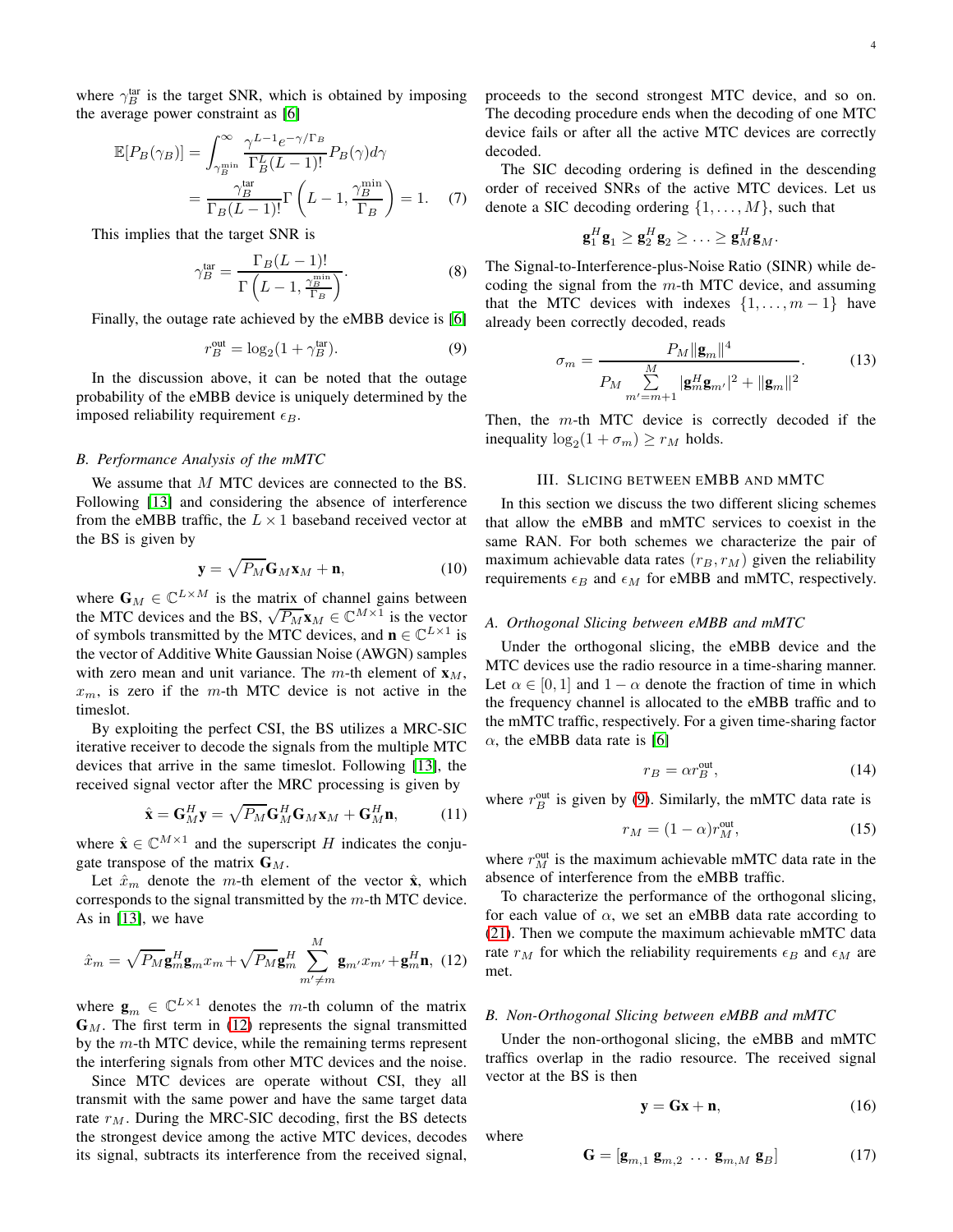is a matrix containing the channel gains between all the devices and the BS,  $\mathbf{G} \in \mathbb{C}^{L \times (M+1)}$ ,

$$
\mathbf{x} = [\sqrt{P_M}[x_{m,1} \ x_{m,2} \ \dots \ x_{m,M}] \ \sqrt{P_B} x_B]^T \tag{18}
$$

is the complex vector containing the transmitted symbols from the MTC devices and from the eMBB device, and  $\mathbf{n} \in \mathbb{C}^{L \times 1}$  is the vector containing the noise samples. As in the orthogonal case, the received signal vector after the MRC at the BS is

$$
\hat{\mathbf{x}} = \mathbf{G}^H \mathbf{y} = \mathbf{G}^H \mathbf{G} \mathbf{x} + \mathbf{G}^H \mathbf{n}.
$$
 (19)

M

 $\overline{m=1}$ 

Let us denote  $\hat{x}_m$  the element of the vector  $\hat{x}$  corresponding to the signal of the m-th MTC device, and  $\hat{x}_B$  the element of the vector  $\hat{x}$  corresponding to the signal of the eMBB device. They read

$$
\hat{x}_m = \sqrt{P_M} \mathbf{g}_m^H \mathbf{g}_m x_m + \sqrt{P_M} \mathbf{g}_m^H \sum_{m' \neq m}^{M} \mathbf{g}_{m'} x_{m'} +
$$
\n
$$
\sqrt{P_B} \mathbf{g}_m^H \mathbf{g}_B x_B + \mathbf{g}_m^H \mathbf{n},
$$
\n
$$
\hat{x}_B = \sqrt{P_B} \mathbf{g}_B^H \mathbf{g}_B x_B + \sqrt{P_M} \mathbf{g}_B^H \sum_{m'}^{M} \mathbf{g}_m x_m + \mathbf{g}_B^H \mathbf{n}. \quad (21)
$$

<span id="page-4-1"></span>Assuming the SIC decoding ordering  $\{1, \ldots, M\}$  as in the orthogonal case, the SINR of the  $m$ -th mMTC in the presence of the eMBB interference reads

$$
\sigma_m = \frac{P_M \|\mathbf{g}_m\|^4}{P_M \sum_{m'=m+1}^M |\mathbf{g}_m^H \mathbf{g}_{m'}|^2 + P_B |\mathbf{g}_m^H \mathbf{g}_B|^2 + ||\mathbf{g}_m||^2}.
$$
 (22)

As in the orthogonal case, the mMTC is correctly decoded if the inequality  $\log_2(1 + \sigma_m) \ge r_M$  holds.

After the correct decoding of the  $m$ -th MTC device, the BS attempts to decode the eMBB device if it has not been decoded yet. Then the SINR of the eMBB device reads

$$
\sigma_B = \frac{P_B \|\mathbf{g}_B\|^4}{P_M \sum_{m'=m+1}^M |\mathbf{g}_B^H \mathbf{g}_{m'}|^2 + \|\mathbf{g}_B\|^2}.
$$
 (23)

For a given data rate  $r_B$ , the eMBB device is correctly decoded if the inequality  $\log_2(1 + \sigma_B) \ge r_B$  holds.

Under the orthogonal slicing, the eMBB device adopts a fixed target SNR  $\gamma_B^{\text{tar}}$  that satisfies the power constraint  $\mathbb{E}\{P_B\} = 1$ . On the contrary, aiming to minimize the interference that the eMBB traffic causes to the mMTC traffic, under the non-orthogonal slicing we allow the eMBB device to adopt lower values for the target SNR, which yields the inequality [\[6\]](#page-6-5)

$$
\gamma_B^{\text{tar}} \le \frac{\Gamma_B (L-1)!}{\Gamma\left(L-1, \frac{\gamma_B^{\text{min}}}{\Gamma_B}\right)}.\tag{24}
$$

Consequently, we have  $\mathbb{E}\{P_B\} \leq 1$ . Nevertheless, this condition is acceptable when the eMBB device transmits with a data rate  $r_B \leq r_B^{\text{out}}$ .

Differently from the orthogonal slicing, the error probability for eMBB has two components in the non-orthogonal case: the probability of the eMBB device does not transmit due to insufficient SNR; and the probability of the eMBB device transmits because it has sufficient SNR, but a decoding error occurs due to the interference from the mMTC traffic. In order to satisfy the same reliability requirement from the orthogonal case, we must allow the activation probability of the eMBB device to be higher, which yields  $a_B > 1 - \epsilon_B$ . If we adopt, for example,  $\epsilon_B = 10^{-3}$ , then  $a_B > 0.999$ . For the computation of the maximum achievable mMTC data rate, we conservatively assume that the eMBB interference is always present, that is,  $a_B = 1$ , such that the error probability for eMBB is just the decoding error probability, that is,

$$
Pr(E_B) = Pr\{\log_2(1 + \sigma_B) < r_B\}.\tag{25}
$$

The SIC decoding procedure for the non-orthogonal slicing runs as follows. Initially, all the MTC devices suffer with the interference from eMBB traffic. First the BS attempts to decode the strongest MTC device. If the decoding succeeds, the signal from the decoded device is subtracted from the received signal, BS attempts do decode the second strongest MTC device, and so on. If the decoding of a MTC device fails, the BS tries to decode the signal from the eMBB device. If its signal is correctly decoded, the interference from eMBB is subtracted from the received signal, then the BS returns to the decoding of the MTC devices, and the procedure continues as described in Section [II-B.](#page-3-3) Otherwise, if the decoding of the eMBB fails, the SIC decoding ends. The other condition that terminates the SIC decoding procedure is when all the MTC devices are correctly decoded, and so the last step is just the decoding of the eMBB signal without the interference from the mMTC traffic. It is important to note that the step when the eMBB device is decoded is random.

The performance characterization of the non-orthogonal slicing is a two dimensional numerical search: first we set an eMBB data rate  $r_B \in [0, r_B^{\text{out}}]$  and then compute the maximum number achievable mMTC data rate  $r_M$  that is adopted for all the MTC devices connected to the BS while still satisfying the reliability requirements  $\epsilon_B$  and  $\epsilon_M$ ; during this computation, we seek for the minimum value of  $\gamma_B^{\text{tar}}$  that can be adopted by the eMBB device.

#### IV. NUMERICAL RESULTS

<span id="page-4-0"></span>In this section we present Monte Carlo simulation results to illustrate the performance of both orthogonal and nonorthogonal slicing of radio resources between eMBB and mMTC. As the general parameters, we set the reliability requirements  $\epsilon_B = 10^{-3}$  and  $\epsilon_M = 10^{-1}$  for eMBB and mMTC, respectively, and also the average channel gains  $\Gamma_B = 20$  dB and  $\Gamma_M = 5$  dB for eMBB and mMTC, respectively.

In Fig. [3](#page-5-1) we plot the pairs of achievable data rates  $(r_M, r_B)$ for a given number  $M = 10$  of MTC devices connected to the BS, and for different values of receive antennas  $L \in \{1, 2, 4, 8, 16\}$  $L \in \{1, 2, 4, 8, 16\}$  $L \in \{1, 2, 4, 8, 16\}$ . Conversely, in Fig. 4 we plot the pairs  $(M_{\text{max}}, r_M)$  of maximum number of connected MTC devices versus the eMBB data rate for a given mMTC data rate  $r_M = 0.25$  bits/s/Hz, and also for  $L \in \{1, 2, 4, 8, 16\}$ . The dashed curves correspond to the orthogonal slicing, while the continuous curves correspond to the non-orthogonal slicing.

As observed in both figures, increasing  $L$  always increase the performance of the system for both slicing schemes. At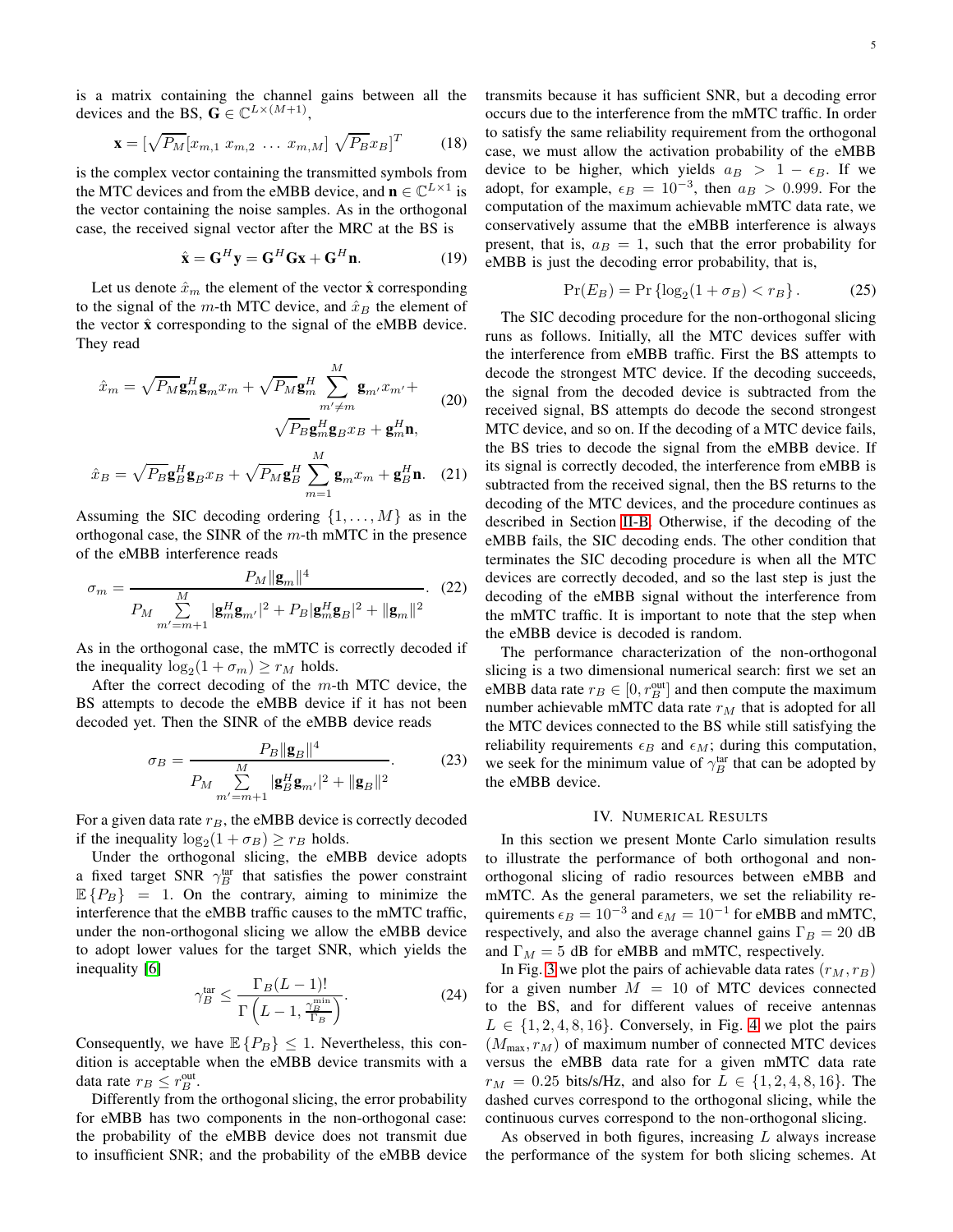<span id="page-5-1"></span>

Fig. 3: eMBB data rate  $r_B$  versus mMTC data rate  $r_M$  for the orthogonal and non-orthogonal slicing, considering different numbers of receive antennas and for  $\Gamma_B = 20$  dB,  $\Gamma_m = 5$  dB,  $\epsilon_B = 10^{-3}, \, \epsilon_m = 10^{-1}$  and  $M = 10$ .

<span id="page-5-2"></span>

Fig. 4: eMBB data rate  $r_B$  versus the maximum number of connected MTC devices  $M_{\text{max}}$  for the orthogonal and nonorthogonal slicing, considering different numbers of receive antennas and for  $\Gamma_B = 20$  dB,  $\Gamma_m = 5$  dB,  $\epsilon_B = 10^{-3}$ ,  $\epsilon_m = 10^{-1}$  and  $r_M = 0.25$  bits/s/Hz.

each SIC decoding step the MRC receiver projects the received signal into the direction of the signal of interest. As we increase the number of antennas, we increase the diversity gain, so the components of the received signal are boosted into the direction of the signal of interest and attenuated on other directions, which represents a boost on the available SINR at each SIC decoding step.

Meanwhile, we also observe that as we increase the number of receive antennas, the non-orthogonal slicing outperforms more easily the orthogonal slicing both in terms of the maximum achievable mMTC data rate  $r_M$  and of the maximum number of connected MTC devices  $M_{\text{max}}$ . For  $L = 1$  and  $L = 2$ , the orthogonal slicing outperforms the non-orthogonal slicing for the whole range of  $r_B$ . However, as we increase the number of receive antennas to  $L > 4$ , the non-orthogonal slicing becomes increasingly more advantageous over the orthogonal slicing for the intermediate and higher values of  $r_B$ because it allows us to achieve pairs  $(r_M, r_B)$  and  $(M_{\text{max}}, r_B)$ that are not possible to achieve with the orthogonal slicing.

The curves for the orthogonal slicing are straight lines because  $r_M$  and  $r_B$  in Fig. [3](#page-5-1) and  $M_{\text{max}}$  and  $r_B$  in Fig. [4](#page-5-2) are linearly scaled according to the fraction of the timeslot  $\alpha$  that is allocated for each service. On the other hand, the curves for the non-orthogonal cases present a non-linear shape because it is defined according to the level of interference that eMBB causes to mMTC. Starting from  $r_B = 0$ , there is no interference from the eMBB traffic, so the mMTC performance for both slicing schemes are the same. Then, when  $r_B > 0$ , there is an abrupt reduction in the performance of mMTC because of the presence of interference from eMBB traffic. For the lowest values of  $r_B$ , the interference that the eMBB traffic causes to the mMTC traffic is minimal, so almost all the MTC devices are correctly decoded before the decoding of the eMBB device. As we increase  $r_B$  to the intermediate values, we also increase the interference from eMBB because the eMBB device has to adopt higher values for the target SNR to meet the target data rate. In this regime, the eMBB device starts to be decoded before some of the MTC devices have been decoded. As a consequence, after the correct decoding of eMBB, some of the MTC devices do not suffer with the interference anymore, and the decrease in the performance of mMTC is very smooth. Finally, for the higher values of  $r_B$ , the eMBB device has to adopt higher values for its target SNR, which causes more interference to the mMTC traffic. In this regime, the performance of eMBB is also severely limited by the interference from the mMTC traffic.

It is important to note that even tough increasing  $L$  substantially increases the performance of mMTC, in term of both achievable data rates and number of connected devices, it also increases the receiver complexity. Moreover, NOMA of a massive number of MTC devices also increases the receiver complexity and yields higher processing delay times. These aspects must be taken into account when implementing the network slicing of radio resources in practical situations.

#### V. CONCLUSIONS

<span id="page-5-0"></span>We studied the coexistence of eMBB and mMTC in the uplink of the same RAN, enabled by two different network slicing schemes. Both services share a radio resource that is composed of a single frequency channel and a single timeslot. Under the orthogonal slicing, a fraction of the timeslot is allocated exclusively for mMTC, while the remaining of the timeslot is allocated exclusively for eMBB. On the other hand, under the non-orthogonal slicing, the traffic from both services overlap during the whole duration of the time slot. In both schemes, the massive connectivity required by mMTC applications is achieved through the use of NOMA with SIC decoding. The use of multiple receive antennas mitigates the imperfections of the wireless channel and guarantees the spectral efficiency of both services. We set the reliability requirements and then evaluated the pairs of maximum achievable